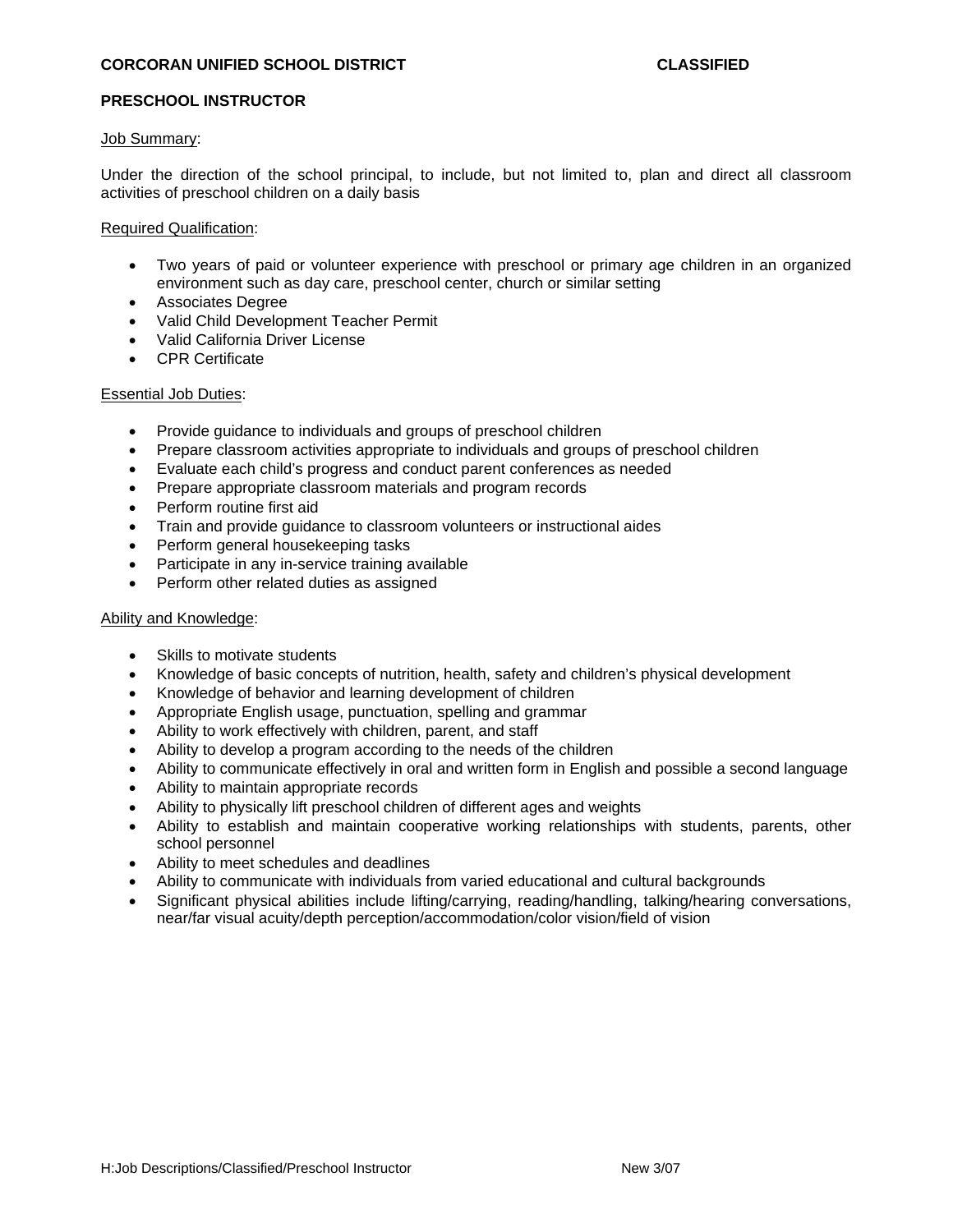# **PRESCHOOL INSTRUCTOR**

| PRESCHOOL INSTRUCTOR PHYSICAL REQUIREMENTS                              |              |                     |                  |                   |  |  |  |
|-------------------------------------------------------------------------|--------------|---------------------|------------------|-------------------|--|--|--|
| Check the frequency of activity required of employee to perform the job |              |                     |                  |                   |  |  |  |
| <b>ACTIVITY</b>                                                         | <b>NEVER</b> | <b>OCCASIONALLY</b> | <b>FREQUENCY</b> | <b>CONSTANTLY</b> |  |  |  |
| (Hours Per Day)                                                         | 0 hours      | Up to 3 hours       | 3-6 hours        | $6-8 + hours$     |  |  |  |
| Sitting                                                                 |              | х                   |                  |                   |  |  |  |
| Walking                                                                 |              |                     | X                |                   |  |  |  |
| Standing                                                                |              |                     | X                |                   |  |  |  |
| Bending (neck)                                                          |              | Χ                   |                  |                   |  |  |  |
| Bending (waist)                                                         |              | Χ                   |                  |                   |  |  |  |
| Squatting                                                               |              | Χ                   |                  |                   |  |  |  |
| Climbing                                                                |              | Χ                   |                  |                   |  |  |  |
| Kneeling                                                                |              | Χ                   |                  |                   |  |  |  |
| Crawling                                                                |              | Χ                   |                  |                   |  |  |  |
| Twisting (neck)                                                         |              | Χ                   |                  |                   |  |  |  |
| Twisting (waist)                                                        |              | X                   |                  |                   |  |  |  |
| Hand use:                                                               |              |                     |                  |                   |  |  |  |
| Is repetitive use of hand required?                                     |              |                     |                  | Χ                 |  |  |  |
| Simple Grasping                                                         |              | X                   |                  |                   |  |  |  |
| Power Grasping                                                          |              | Χ                   |                  |                   |  |  |  |
| Fine Manipulation                                                       |              | Χ                   |                  |                   |  |  |  |
| Pushing & Pulling                                                       |              | Χ                   |                  |                   |  |  |  |
| Reaching (above<br>shoulder level)                                      |              | Χ                   |                  |                   |  |  |  |
| Reaching (below shoulder level)                                         |              | X                   |                  |                   |  |  |  |

*Indicate the daily Lifting and Carrying requirements of the job: Indicate the height the object is lifted from the floor, table or overhead location and the distance the object is carried* 

|                | oromoda loodilon dha ino diolanoo ino objool lo odmod |              |            |                 |        |                  |              |            |            |                 |
|----------------|-------------------------------------------------------|--------------|------------|-----------------|--------|------------------|--------------|------------|------------|-----------------|
| <b>LIFTING</b> |                                                       |              |            | <b>CARRYING</b> |        |                  |              |            |            |                 |
|                | Never                                                 | Occasionally | Frequently | Constantly      | Height | Never            | Occasionally | Frequently | Constantly | <b>Distance</b> |
|                | 0 Hrs                                                 | Up to 3 hr   | $3-6$ hrs  | $6-8+$ hrs      |        | 0 <sub>hrs</sub> | up to 3 hrs  | $3-6$ hrs  | $6-8+$ hrs |                 |
| $0-10$ lbs     |                                                       |              |            |                 | 71     |                  |              |            |            | <b>200</b>      |
| 11-25 lbs      |                                                       |              |            |                 | –,     |                  |              |            |            | $200^{\circ}$   |
| 26-50 lbs      |                                                       | "            |            |                 | 3.5"   |                  |              |            |            | 200             |
| 51-75 lbs      |                                                       |              |            |                 | 3.5"   |                  |              |            |            | $\sim$          |
| 76-100 lbs     | $\checkmark$<br>∧                                     |              |            |                 |        | $\lambda$        |              |            |            |                 |
| $100 +$ lbs    | v<br>∧                                                |              |            |                 |        | . .              |              |            |            |                 |

**Describe the heaviest item required to carry and the distance to be carried**: Books – 30'; Restrain students – 50 to 150 lbs with assistance; Food products – 20'

| Please indicate if the job requires:                                |            |           |                                 |
|---------------------------------------------------------------------|------------|-----------|---------------------------------|
|                                                                     | <b>YES</b> | <b>NO</b> | (If YES, briefly describe)      |
| a. Driving cars                                                     | х          |           | Seldom-use of school vehicles   |
| b. Working around equipment and machinery?                          | X          |           | Copier, furniture, paper cutter |
| c. Walking on uneven ground?                                        | X          |           | School grounds                  |
| d. Exposure to excessive noise?                                     | х          |           | Students, mower, fire alarm     |
| e. Exposure to extremes in temperature, humidity or wetness?        | х          |           | 90% Inside; 10% Outside         |
| f. Exposure to dust, gas, fumes, or chemicals?                      | X          |           | Cleansers, dust, chalk, sand    |
| g. Working at heights?                                              | X          |           | Step stool                      |
| h. Operation of foot controls or repetitive foot movement?          | х          |           | Car petals                      |
| I. Use of special visual or auditory protective equipment?          | Χ          |           | Latex gloves                    |
| j. Working with bio-hazards such as: blood borne pathogens, sewage, | х          |           | Blood, saliva                   |
| waste, etc.                                                         |            |           |                                 |